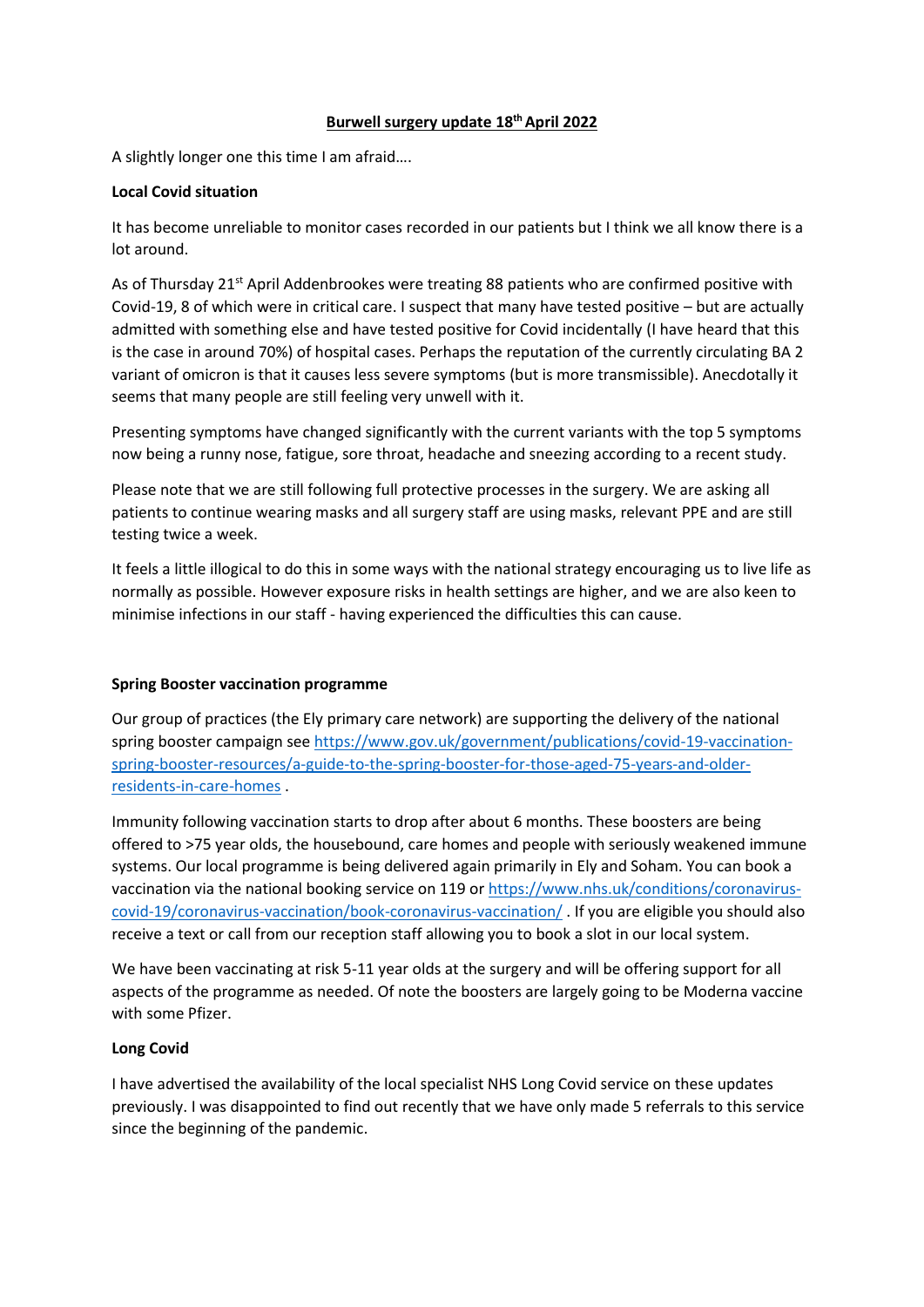The service offers detailed assessment and support for all of the varied physical and mental health symptoms associated with Covid. I suppose that it is true to say, that as a new disease, we don't know how effective these approaches are. However I do worry that people are not making best use of this service.

All of our clinicians would be happy to help you access this support if you feel that you might benefit from it.

#### **Other Covid related issues**

Please note that we are very reluctant to provide proof of vaccination or Covid infection for travel purposes. All of this information should be available on the NHS app or via the 119 service if necessary. Please see [https://www.nhs.uk/conditions/coronavirus-covid-19/covid-pass/get-your](https://www.nhs.uk/conditions/coronavirus-covid-19/covid-pass/get-your-covid-pass-letter/)[covid-pass-letter/](https://www.nhs.uk/conditions/coronavirus-covid-19/covid-pass/get-your-covid-pass-letter/)

#### **Local NHS services**

Everything is up and running but I am afraid that the waiting lists are long for pretty much every 'non urgent' issue. Waiting lists are prioritised on the basis of clinical need. The main thing is to let us know if your circumstances change (for example if your symptoms get worse). We can then write an 'expedite' letter to ensure that these changes are reflected in the hospitals management of the waiting list. These letters can really make a difference.

#### **AskmyGP**

We have just had a lot of statistics back from the company that run AskmyGP. We have had considerable discussions about these internally and also with our Patient Participation Group (please see below for more information about this group).

Demand has grown significantly in the last year. Whilst this is not surprising in some ways (considering where we were in the pandemic 12 months ago), we have moved from about average in the company's list of calls per number of patients on our list, to well into the top quarter of practices. It has certainly been a pretty tough year in terms of the number of calls from a clinician's perspective. The PPG were really pleased to see that although requests had increased over the last year response times had been maintained. It was acknowledged by the PPG that this was a considerable achievement.

We have also noted a significant drop in the percentage of patients who choose to initiate the first contact with us online compared with on the telephone (reducing from about 70% to 60%). These include younger demographics that we think should not be constrained by the Information Technology! Internet contacts for us are much more efficient, going straight to clinicians, bypassing reception – letting them do other things and reducing the risks of information transfer.

We have received (in the vast majority of cases) great feedback from the AskmyGP system. Our average 'call to complete time' is only 2 hours (I know it can be longer sometimes….) however it does put our clinicians under a lot of pressure sometimes. We cannot really alter the volume of calls coming in on any particular day – so days when we are shorter staffed it can sometimes leave us under some considerable pressure to deliver the service.

We have been thinking hard how best to support our clinicians to deliver the best and most efficient service we can. Currently our AskmyGP service is open from 8.30am on Monday to 5pm on Friday and closed over the weekend.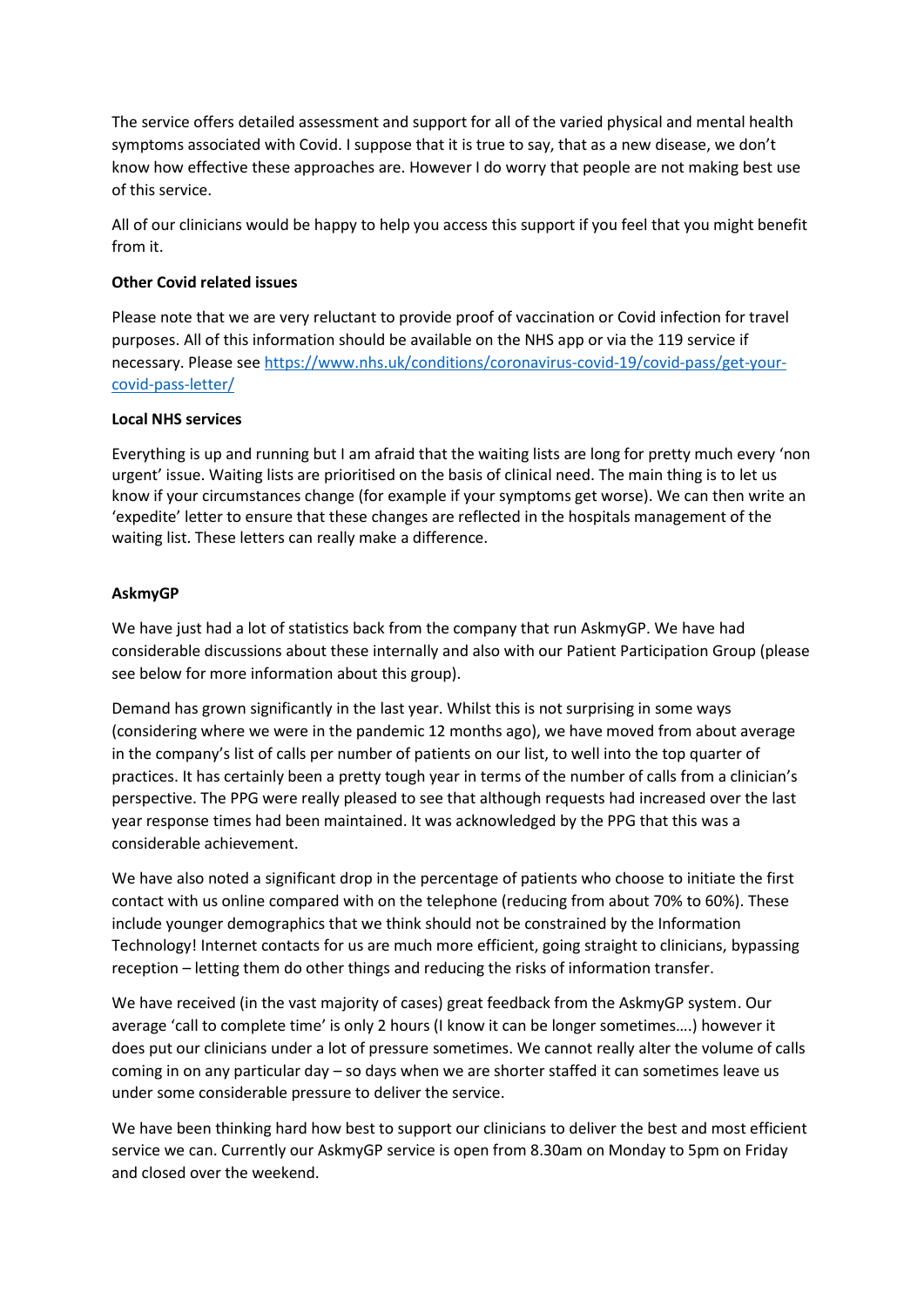What we would like to propose is that from the  $1<sup>st</sup>$  of May we will keep AskmyGP open only from 6.00am to 4pm Monday to Friday.

There are 2 reasons for this:

- 1) We are hoping that it will encourage patients to contact us earlier in the day when possible allowing us to plan our work better through the day. This can be particularly important if we need to arrange tests or hospital treatment on the same day.
- 2) The current system allows requests to 'sit on the system', untriaged overnight. We feel that this institutes an element of risk and certainly is a cause of significant stress for clinical colleagues going home worrying about these calls.

Our phone-lines will still be open 8.30am to 6pm from Monday to Friday and in particular if there is something that seems urgent to you towards the end of the day in the 4-6pm period of time when AskmyGP is closed, then please feel free to call reception (who can still add the details of the call onto AskmyGP for you).

A number of other local surgeries have implemented similar measures. We will be monitoring the impact of this change closely and hope that you will understand that we feel that we need to make these changes to support our clinicians.

The 111 service is open 24/7 and is there to support urgent issues outside of our working hours.

# **Dental issues**

We continue to get a number of calls relating to dental issues.

I know that it can be difficult (and expensive) to access dental care. However as GP's, we don't have suitable experience to appropriately manage patients with dental problems. The BMA has clear advice about this se[e https://www.bma.org.uk/advice-and-support/gp-practices/gp-service](https://www.bma.org.uk/advice-and-support/gp-practices/gp-service-provision/patients-presenting-with-dental-problems)[provision/patients-presenting-with-dental-problems](https://www.bma.org.uk/advice-and-support/gp-practices/gp-service-provision/patients-presenting-with-dental-problems) . We are extremely reluctant to 'just prescribe antibiotics'…. As we worry that sooner or later a more sinister and serious dental problem could get missed.

The best way of accessing dental help is via your Registered Dentist. If this is not possible then ring 0300 555 6667 option 1 to access the dental access service Monday to Friday 9-5pm. Outside of this time please ring 111 who can access emergency dental slots for you.

I have heard from patients that this service often does not run smoothly. If you are really struggling having tried the above, we will see what we can do to help.

## **Burwell Surgery Patient Participation Group**

Last week we had a really positive meeting of our Burwell Surgery Patient Participation Group (PPG).

I see the group as an essential sounding board to discuss issues that directly affect the experience that patients have using our services (for example our website, waiting room and how we deliver our services). The PPG could also be a great way of raising issues to us that you think might be of wider relevance. Some of the issues we discussed last week included: